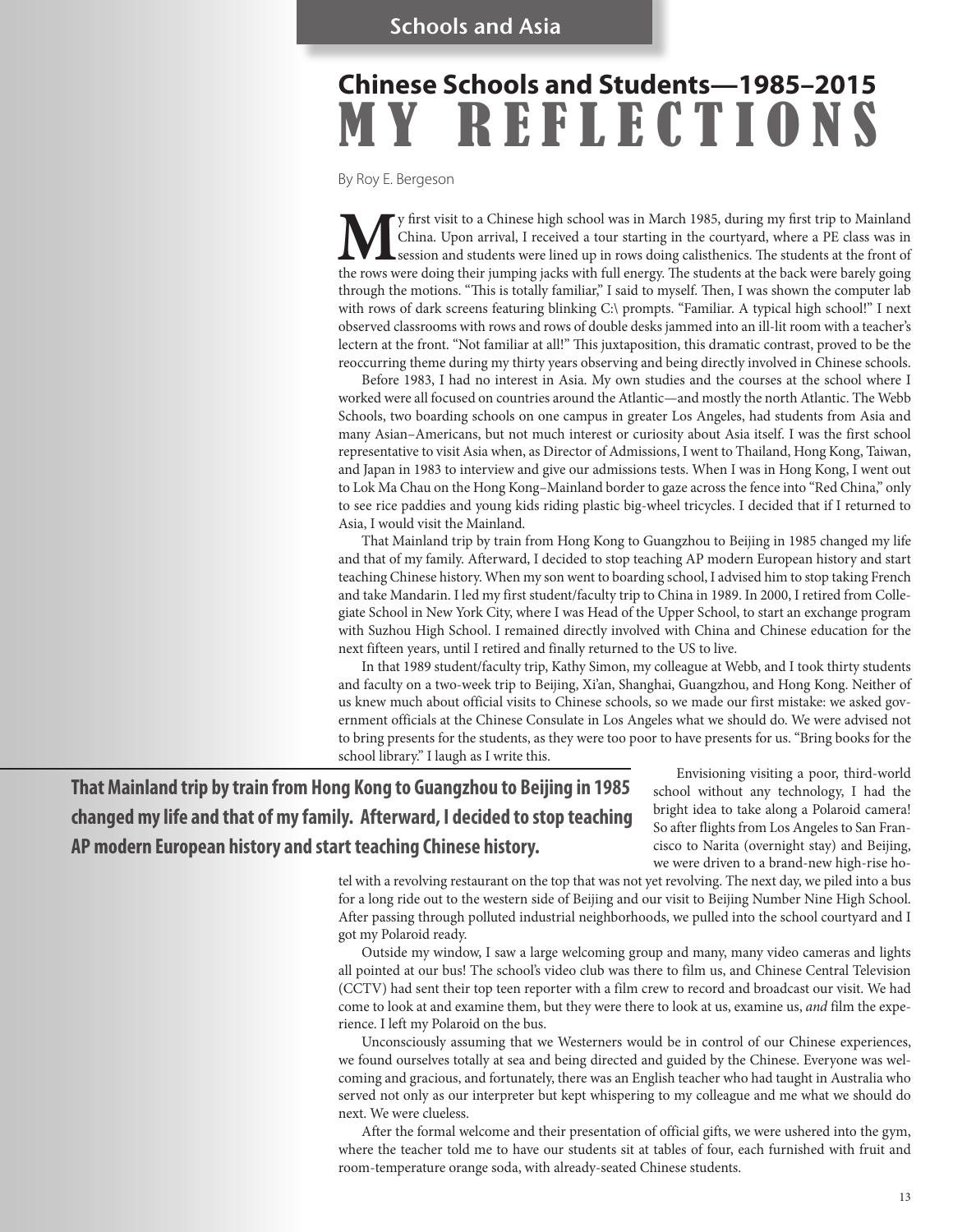

Our physics teacher leading the student/faculty discussion on the qualities we wanted in our new school. Source: Photo courtesy of the author.

What happened first when our students joined the Chinese students? The Chinese students gave our students gifts that they had made! Our students had no gifts to give in return. At the head table where Kathy and I sat with the school principal and the English teacher, the teacher explained that the principal didn't speak or understand English. "What he says is not very interesting, so I will just tell you what's going on and what you should do. Please smile a lot when I am translating to you, as it's very important that the principal be seen as a good host, as this is all being recorded by CCTV." We had a fabulous visit and experienced unexpected hospitality and great warmth. We also got a tour of their video lab.

After moving to New York City in 1993, I took three Collegiate School student/faculty/parent trips to China. With the help of Margot Landman, currently with the National Committee on US– China Relations, who ran a US/China teacher exchange program, we were able to make two-day school visits to Suzhou High School. On our 1999 visit, the Suzhou High School principal asked me to start an exchange relationship between our two schools. With support from both schools and Margot's teacher exchange program, I arrived at the airport in Shanghai in August 2000 to initiate that relationship and spend the next school year living and working at Suzhou High School.

On the noisy van ride from the airport to Suzhou, I was amazed at the warmth of the personal greeting from Principal Ni. Due to the Cultural Revolution, he had not had the opportunity to learn English in school but charmed us by singing the alphabet song. He and Assistant Principal Zhang met with me several times to learn about administrative practices in the US and asked me to conduct a teacher training class for the thirty-five members of the English department so they could learn how to make their classes more "active." Of course I accepted the invitation.

As a history teacher, the idea of running a workshop for trained English teachers was daunting. I discovered that most had studied *Pride and Prejudice* in college, and since I loved the book and had read it several times, I decided to use that as our text. I asked a famous New York author who had just written an introduction to a new edition to autograph thirty-five copies to give to the Suzhou teachers. I prepared and worried about this class more than any I had ever taught.

On the first day of the teacher workshop, I walked into the classroom and found three English teachers. No sign of the other thirty-two! "OK. I'll work with three." We talked about what they wanted to learn, and I gave them an assignment for the next class in two weeks. Surprise! Four teachers showed up for the next class. Their assignment for the following class was to prepare discussion questions on a passage they chose and then lead a small discussion among the other teachers. About five minutes before that next class was to begin, I got a call from a teacher who was not in the class telling me that there was a lot of unexpected work for English teachers that day and no one would be able to attend class.

I didn't hear anything further in the intervening two weeks, so I decided at the next class just to say that my plan wasn't very helpful to them and ask them what would be. I was perfectly happy to cancel the class. As I was walking to that next class, another English teacher who had not been in the class met me on the path and asked if I wanted to wear a tie to class that day. Puzzled, I asked why.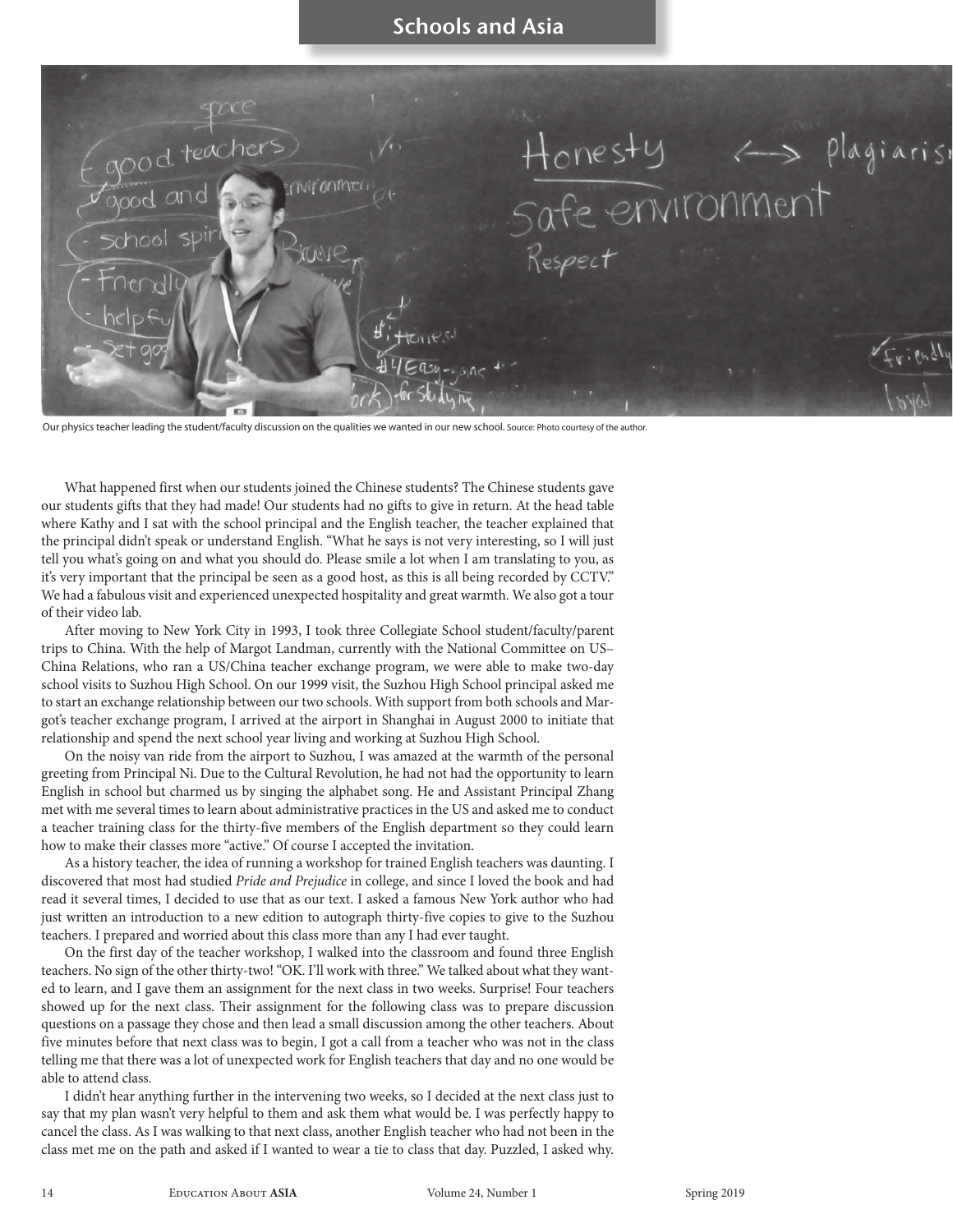"Because CCTV is here from Beijing to film your class." I decided that a tie would be a good idea and returned to my apartment to find a tie and think. Outside my classroom, I found Principal Ni, the director of the Suzhou Education Department, and a full CCTV film crew. I walked into my classroom and discovered the whole English department sitting patiently in student desks.

In the first of my two years at Suzhou High School, I taught English to half the sophomore class in sections of perhaps thirty students once a week for forty minutes. Some students paid attention; some did not. They were required to come, but nothing from my class was reported in test scores. Several of my fellow exchange teachers called this arrangement "teaching 'Jingle Bells.'" Fun and perhaps helpful, but no chance to track individual student needs or progress. I missed "real" teaching. I offered to stay at Suzhou High School for a second year if I could have my own English class. Surprisingly, Principal Ni agreed, and I started the next September with fifty-six Chinese students relying on me as their only English teacher for the academic year.

**The Chinese students could certainly sit passively for hours, but they liked to think and talk and discuss and argue just as much as any American students I had taught. They were just not accustomed to doing those things in class.**

The prospect was certainly a challenge considering that I was a history major, had never taught English before, and having worked and taught only in independent schools—the largest class I'd ever taught had eighteen students. I decided to see how long it would take to change this class from a "teacher teaches/students listen" model to an interactive class where students are given questions rather than answers. I planned to do a lot of work in small groups where students

would think and talk together to come up with answers to the questions I posed. I estimated that it would take one full semester to change the dynamic of the class. Again, as was true during so much of my time in China, I was wrong.

The basic change took only two weeks! The Chinese students could certainly sit passively for hours, but they liked to think and talk and discuss and argue just as much as any American students I had taught. They were just not accustomed to doing those things in class. It turned out that we could cover the necessary grammar in the national textbook in two and a half days, so we could spend the rest of the week studying poetry, prose, and plays. Most importantly, the students had writing assignments due every Monday. One day, students from a local university who were studying to be teachers visited the class. When they saw my students working in groups trying to figure out why Robert Frost had used certain words in a poem, a university student asked me with concern on her face, "But how are they going to learn the right answer?"

The year was extraordinarily rewarding to me, and my students managed to get top marks in all the department English exams. At the end of the year, students from my class put on a production of *Our Town*. They did an extraordinary job. However, the only members of the English department who came to see the production were teachers who had previously taught in the US or Australia.

Two important incidents during those two years in Suzhou helped me understand much more about the culture of my Chinese students.



#### At #AsiaNow, you'll find:

- Analysis of events and trends in Asia A key resource for readers who want concise, accessible analysis of what's happening in Asia at any given time.
- Association, conference, and member news Information about the annual conference and AAS-in-Asia, messages from the officers, member spotlight features, and other association news will be published at the blog.
- Professional development information AAS seeks to support members more in the professionalization process. #AsiaNow posts will cover topics like publishing (in both the academic and non-academic spheres), graduate education, employment, working in a multi-disciplinary field, and other relevant matters as they arise.

Visit bit.ly/asianow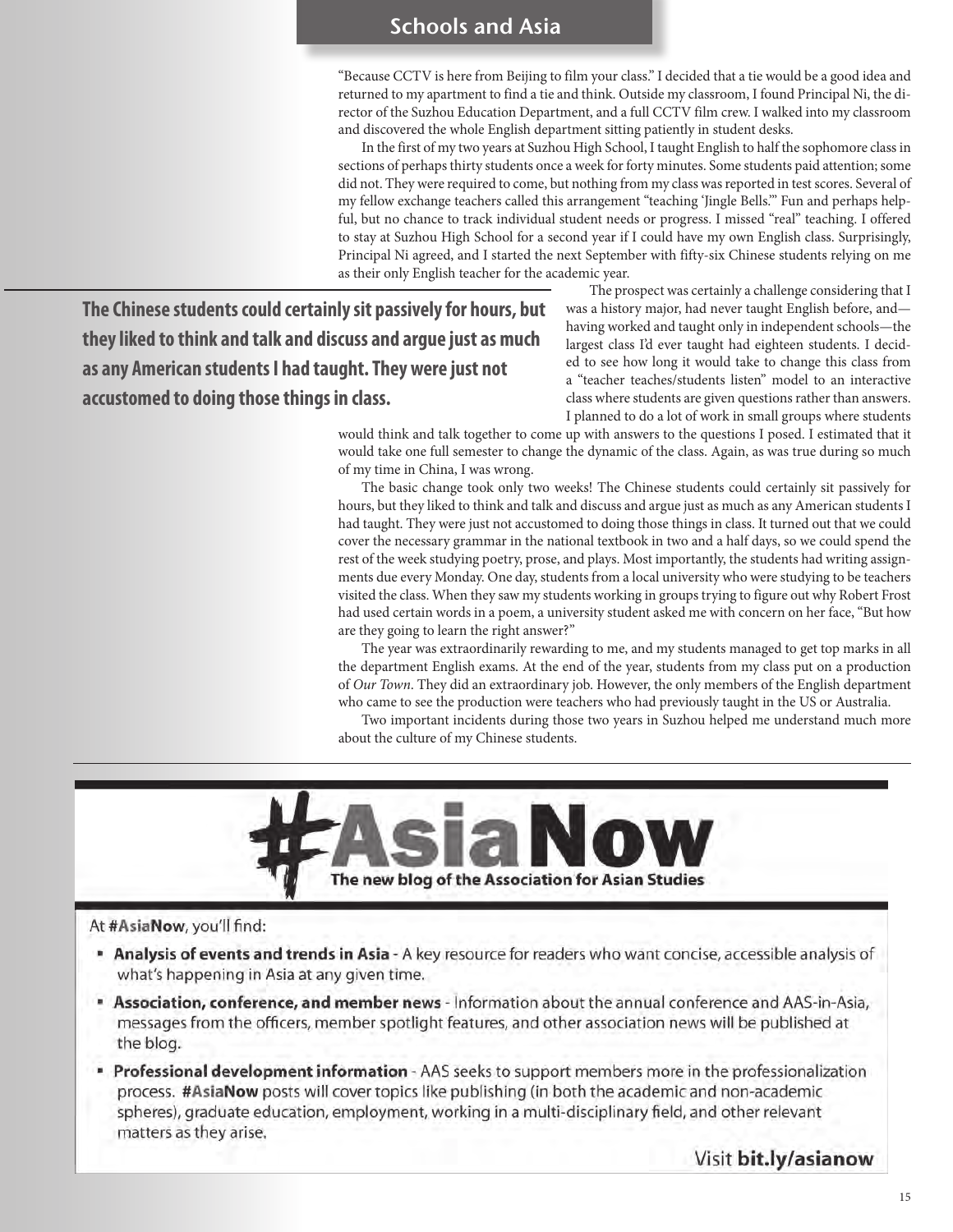

English class in the new school in Beijing. Source: Photo by Phil Lisle.

At the beginning, I was invited to banquet after banquet. At first honored, I ended up being tired of the constant performances expected of me. During the Golden Week national holiday, I stayed in my apartment, read, and took long walks. Lovely! The next week, I was walking across campus and met a senior member of the English department. She asked about my Golden Week and was clearly shocked to discover that no one had invited me anywhere. I assured her wholeheartedly that my week had been perfect. When she returned to the department room, she told her fellow teachers that she had talked to me and that no one had invited me anywhere! Someone asked, "What did Roy say?" She replied, "He said he was fine, but I could see in his eyes that he was very sad."

Hearing this reminded me of what a tour guide in Xi'an told me on my first student trip to China back in 1989. She said that during the Cultural Revolution, Chinese learned "talking mouth." You say whatever the authority above you wants to hear, but from your neck down you live your own life as best you can. Over and over again, I had my words disregarded in favor of what someone could project onto my eyes.

The other key insight came when I was doing a two-week workshop for elementary teachers in Suzhou. I, of course, divided the class into groups around tables. I had noticed in my class at Suzhou High School and with these teachers as well that

**whatever the authority above you wants to hear, but from your neck down you live your own life as best you can.** 

**During the Cultural Revolution, Chinese learned "talking mouth." You say** 

students rarely paid attention to what other students said. As part of a writing assignment, I asked these elementary teachers why my high school students didn't listen to other students. One teacher gave a perfectly logical, practical reason: "Why would you waste your time listening to a student? Just wait until you get the right answer from the teacher. That is the answer that you will need for the test."

After my two years in Suzhou, my work was mostly based in Shanghai for the next ten years. I helped develop and supervise a summer program for English-speaking students from around the world to come to Shanghai and learn about China. For that program, I interviewed college professors and hired Chinese teaching assistants from Peking University, Tsinghua, and Fudan. I served as a consultant to Gezhi High School and received many offers to be a principal in new international programs at Chinese high schools. The idea of capitalizing on the student and parent interest in a more Western education was extremely popular in China toward the end of the first decade of the twenty-first century. Because I attended a famous American boarding school and university, and worked at Webb and Collegiate, I got many, many employment offers. I took the first offer seriously and had lunch with my prospective employers. But when I asked how much they were planning to pay the American teachers I was expected to hire, the reply was "a bit more than Chinese teachers." I knew these ventures could not result in high-quality education for Chinese students. I ended up asking the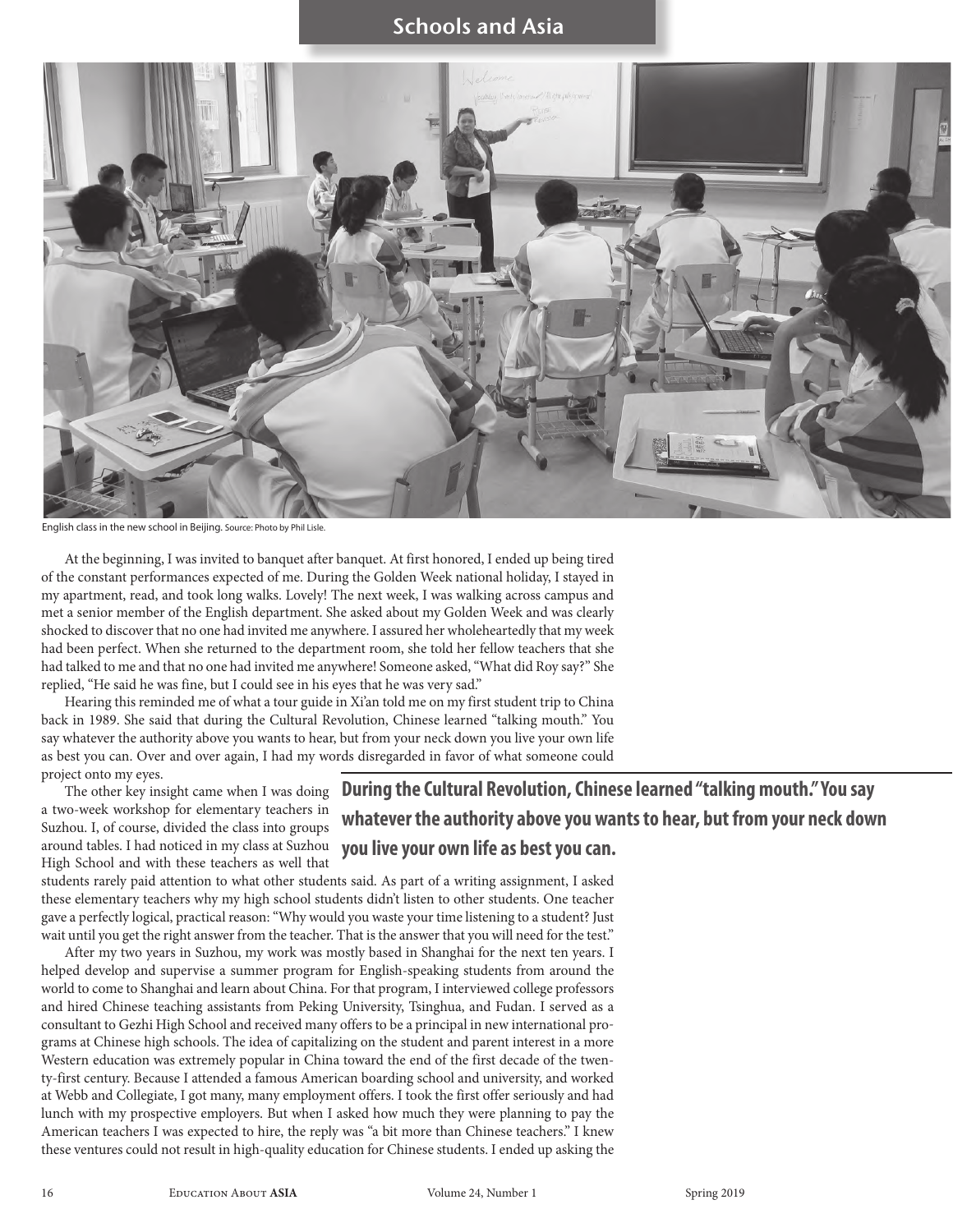

Two of our Beijing students. Source: Photo by Phil Lisle.

teacher pay question on the phone before any meetings and thus didn't need to waste callers' time or mine at lunches. It occurred to me that I was basically a white face with a résumé.

My greatest learning experience came in 2013 after I was offered the job of starting a new dual-diploma high school on the campus of a famous high school in the Haidian District of Beijing. Nick Stoneman, Head of Shattuck–St. Mary's School in Minnesota, had spent two years in intensive negotiations with the Beijing high school in preparation for opening this new school that would bear the names of both schools. Nick kept me apprised of the progress in his negotiations for the new school, but he was not able to find a person to start the school. He surprised me one day by calling and asking if I would do it. Nick told me that I would have complete authority over hiring, firing, scheduling, and curriculum as long as the students qualified for both Chinese and Shattuck–St. Mary's diplomas. I was intrigued and went out to the Haidian District to talk.

The assistant principal in charge of the new school informed me that I would only be supervising the American teachers I hired and have no other responsibilities. Not totally surprised by this different perspective from the Chinese side, I called Nick and reported the conversation. Three days later, Nick called me back and indicated that he subsequently had a very frank Skype talk with the assistant principal and asked if I would go back to the Chinese school for another meeting. In this second discussion, I was told that I would have complete authority over the new school and that the Chinese side definitely wanted me to take the job**.** Of course, since this was not my first experience in China, I wasn't sure exactly how much to believe, but I very much wanted to get back into schools, and the opportunity to start a whole new school was something I couldn't pass up. I took the job.

The first clue that my relationship with the Chinese school might not be that easy was the marquee on the front of the school auditorium on the first big testing day for our new school. The marquee told families and applicants that they were applying to the international program of the Chinese school. There was no mention of the American school or the agreed-upon formal name of the new international school. I reported the discrepancy to Minnesota, but went ahead with trying to get the best students we could for this brand new school.

We opened in the fall of 2013 with sixty-four Chinese tenth-graders selected on the basis of their Chinese *zhongkao* (high school entrance exams), tests sent from Minnesota, and interviews. I had four teachers from the US and, as my assistant and interpreter, the Chinese woman who worked closely with me the year before. We all spent three days in August talking about our new school. All of us had spent most of our lives in schools, but none of us had ever *started a school.* What did we want the culture of our new school to be?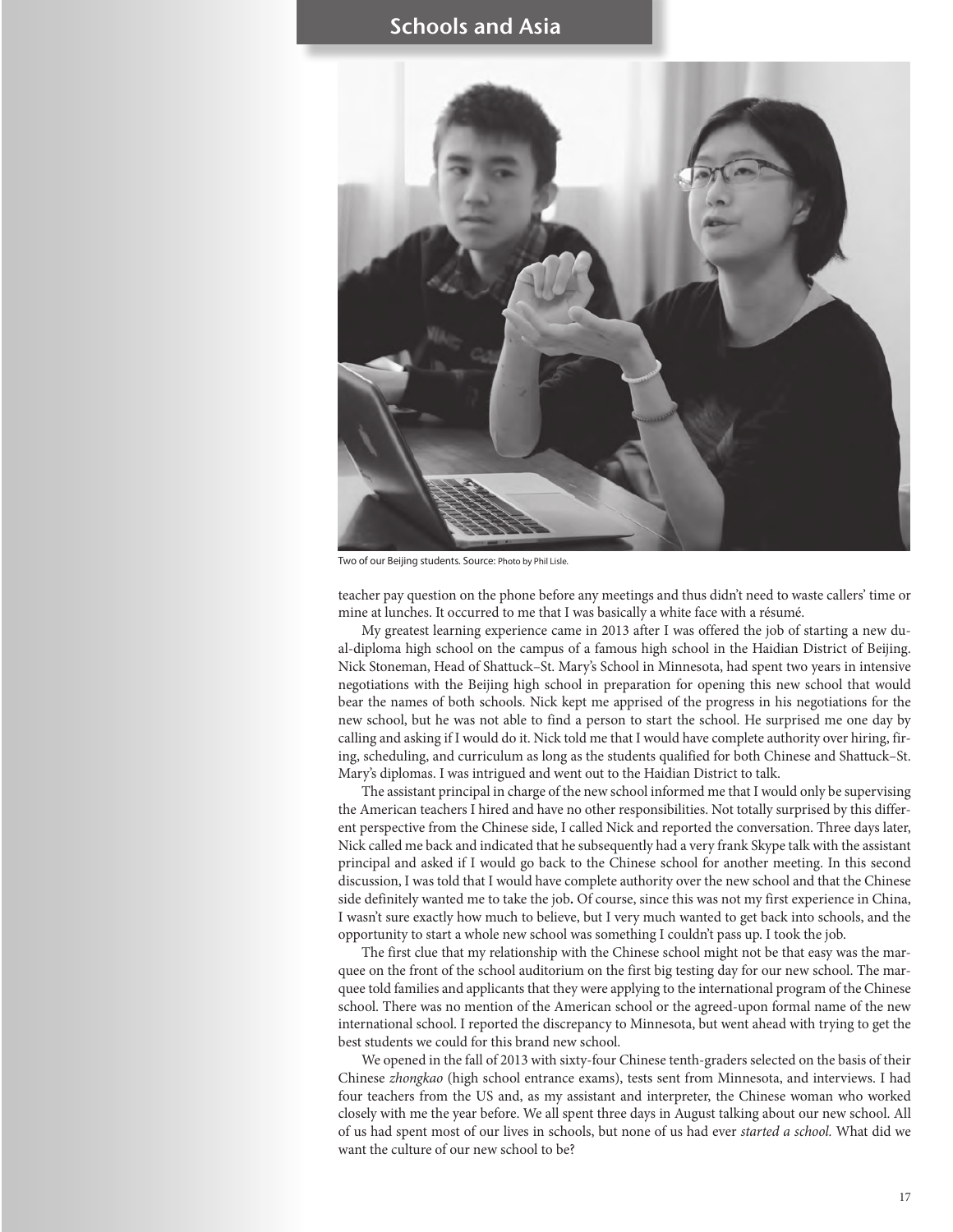

Free reading period in the library of the new international school. Source: Photo by Phil Lisle.

Students individually and then in groups wrote lists of qualities they wanted in their classmates. Teachers wrote lists of qualities they wanted in their students, fellow faculty members, and the school culture. We narrowed down the lists and further narrowed down the lists. We put the student and faculty lists together and narrowed the combined list down to five key qualities: honesty, safe environment (both physically and emotionally), hard work, respect, and diversity. This was not the same list any of us would have come up with before this group process. We talked about specific examples of each quality and told the students that we were not going to post this list anywhere in the school. We each had to live this list so that when people visited our school they would *feel* these qualities.

This experience made it clear to everyone that we were *all* creating this new school. This was not a school created only by adults. We called the students "pioneers," and the students took this all to heart. We had no school logo, so in the first year we had a student design contest, and the students and the faculty picked the winning design. (The girl who designed the logo is currently a student at design school in New York City.)

There was always something new to be learned. Our students needed to have a year of US history in eleventh grade and a year of world history in twelfth grade to receive their Shattuck diplomas. I was told by the Chinese assistant principal at the end of October of our first year that no foreign teachers were allowed to teach any history courses. I decided that we would just teach American literature and world literature chronologically instead. Those course titles wouldn't pose any problems.

I suspect that one of the reasons the outstanding recent PhD from the University of California–Irvine who accepted my job offer for this new school in only its second year was the challenge of creating an American literature course in order to teach Ameri-

**Could Chinese students, whose command of English was only at a middle level, actually learn American history from only primary sources?** 

can history. However, I was a bit surprised when he asked me if he could teach the course using only primary sources! Could Chinese students, whose command of English was only at a middle level, actually learn American history from only primary sources?

What resulted was one of the most amazing courses I've observed in all my years in education. Visiting class one day, I went up to one of the tables where five Chinese students were peering at a laptop screen, half of which displayed a classic David painting and the other half a Turner landscape. I asked the students what they were doing. One student replied, "We're making the transition from the classical period to the romantic, and we're supposed to find five key differences between the two paintings." These students are now into their junior year in English-speaking colleges and universities. I've checked with many of them on their preparation, and they all say that they were well-prepared and this course was one of the most helpful.

Clearly, this kind of experience was not in anyone's mind when we started the school. The adaptability and openness of the Chinese students, along with the creativity of the American teachers, resulted in an amazing learning experience for both faculty and students.

An American college visitor in the second year expressed surprise that we would have diversity as one of our guiding principles when all the kids had the same color hair and mostly single-syllable family names. "Where's the diversity?" In our first year, someone had the idea that each student and faculty member should give a short presentation at our daily morning meetings responding to the title "Where I'm From." Almost everyone developed a PowerPoint, but each student's presentation was different from the others. We were all fascinated by the stories students chose to tell about them-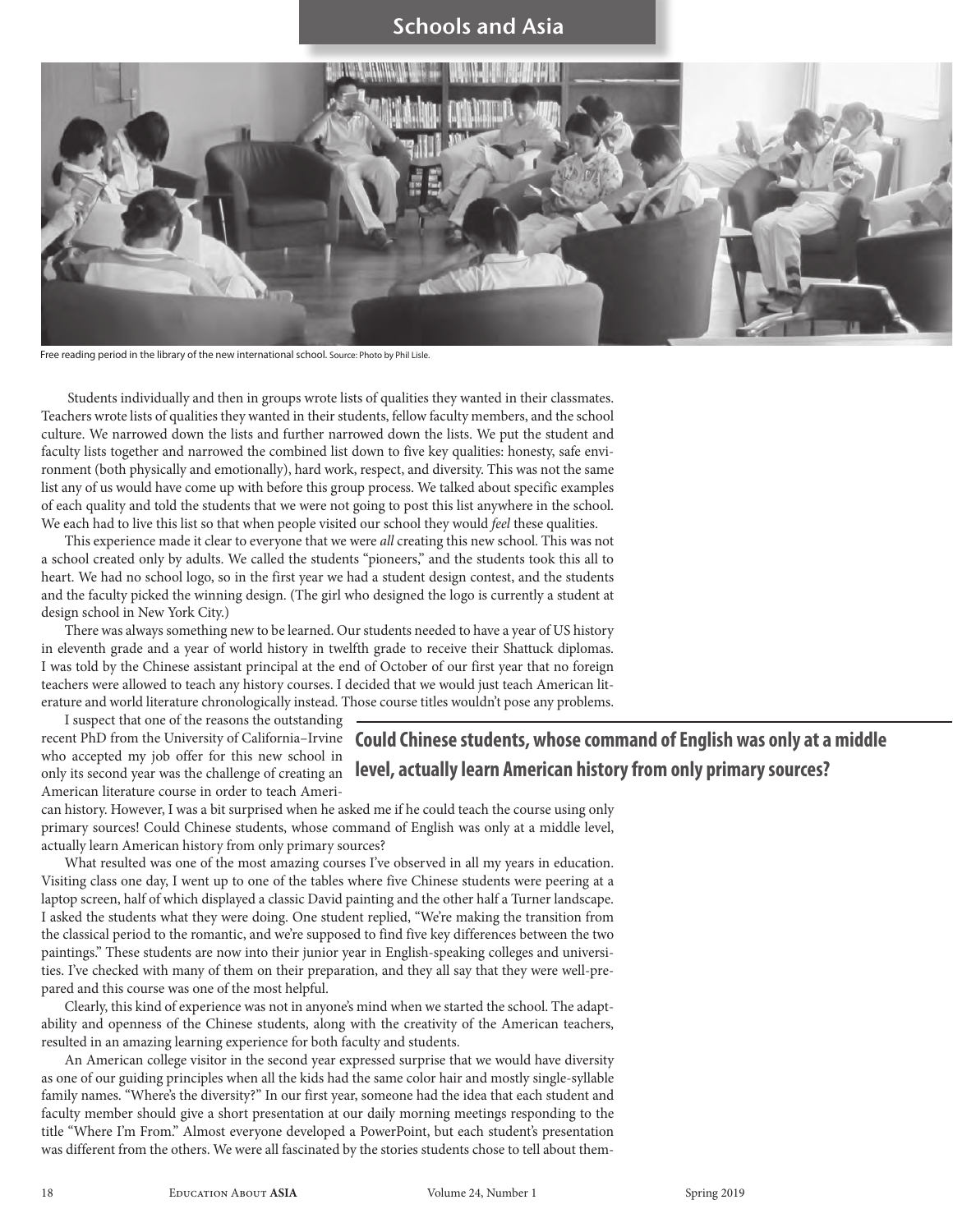

The author and two Beijing students in the new school. Source: Photo by Phil Lisle.

selves and their families. To our surprise, most started not with where they were born, but with where their parents or grandparents were born. One boy said that telling where he was from was difficult because his mother was from Jiangsu Province and his father was from Shaanxi. One girl showed a picture of a sperm and an egg; another showed a chimp. An extraordinarily and consciously diverse group of students!

Nick had a contact at Beijing Normal University, an elite teacher-training school, and asked me if we could arrange to have interns come to our new school. My assistant and I visited and were told that they only sent interns to public schools, but they would consider us. We later got a call saying that they would send two interns to us at the beginning of our second year and were sending out five the next week for interviews. We could choose which two we wanted.

The students spent the morning visiting classes, and we interviewed them in the afternoon. All five of them, Chinese college students from various provinces in China, declared that "the students in your school are not Chinese!" Our students seemed so much more talkative, interactive, interested, and interesting than the Chinese high school students they knew. At the end of the afternoon, the supervisor said that all five students wanted to come as interns and that the university would approve. Would we take all five next fall? Of course we said yes, even though the following fall would be only our second year, and we would also have doubled student population and an American faculty that would increase threefold.

Our five interns spent ten full weeks with us. There was tremendous learning on both sides. On graduation day, the head of the teacher program at the university came out for our little ceremony and met with me beforehand in my office. She told me that what her students had observed in our school was exactly what they were teaching at Beijing Normal. But when her graduates went to teach in public schools, they had to forget what they had learned and do things the way they had always been done. She articulated the things her students had learned, and they were exactly the things that our faculty had as goals in their teaching. She said we had changed the lives of these five interns. The university teacher program head also left a presigned agreement from the university to send us from five to fifteen interns in each of the following years!

This discussion reminded me of an earlier meeting I had with the former mayor of Suzhou, who was then the third-ranked officer in the Education Ministry in Beijing. He had in-depth experiences in American top universities and schools, and was proud to tell me that they were including discussion topics, debates, and all sorts of interesting activities in new high school textbooks the ministry was sending out from Beijing. I later asked a good friend and top teacher at Suzhou High School what the teachers thought of these new textbooks from Beijing. "Worthless! We don't have time for all of